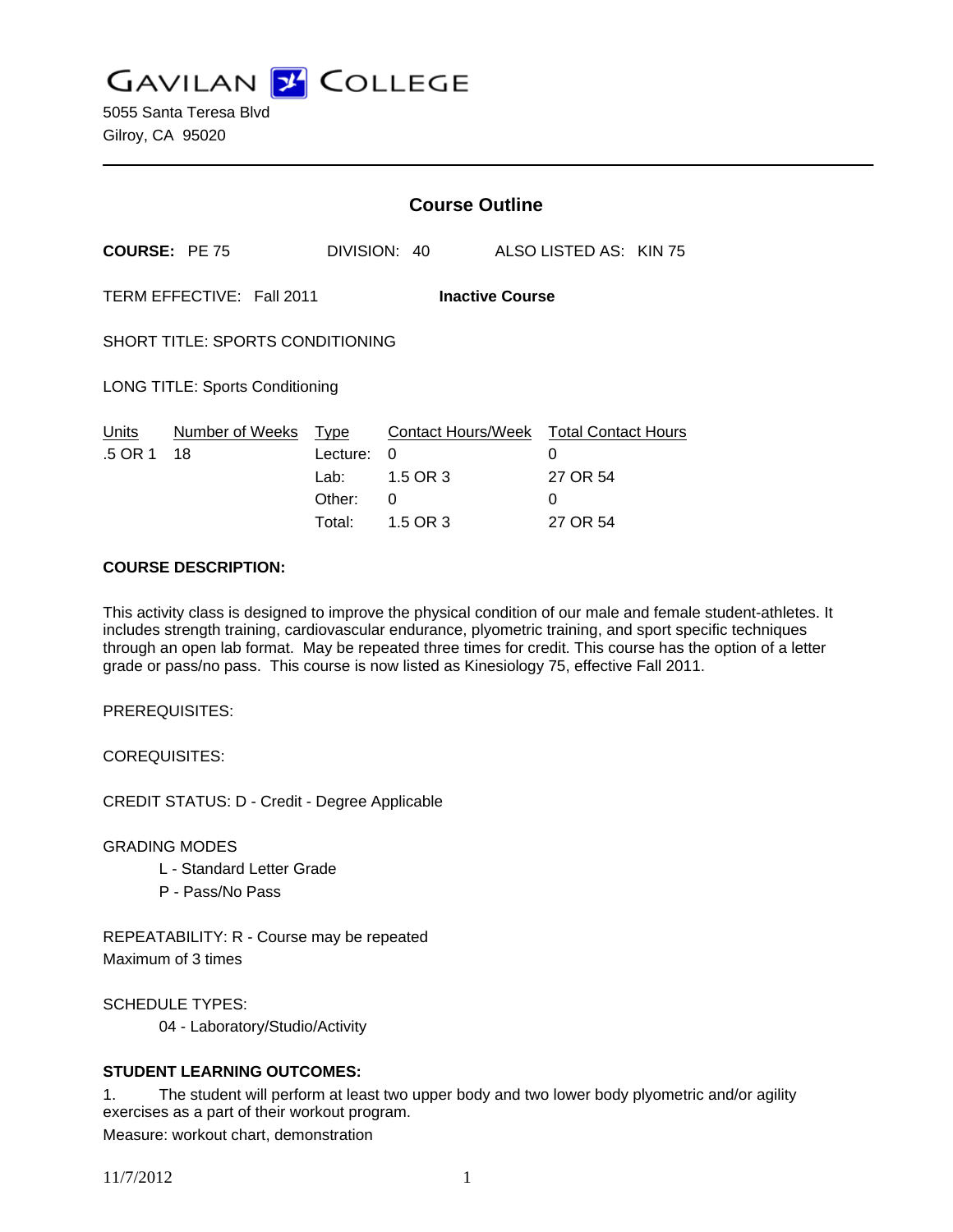ILO: 7, 6 GE-LO: E1

2. The student will incorporate the use of the medicine ball and/or kettle bell as a part of their fitness program.

Measure: workout chart, demonstration ILO: 7, 6, 4 GE-LO: E1

3. The student will demonstrate a variety of cardiovascular conditioning exercises.

Measure: performance based ILO: 6, 7 GE-LO: E1

4. The student will demonstrate 5 upper body and 5 lower body strength training exercises specific to their sport.

Measure: pre and post testing ILO: 7, 6, 2 GE-LO: E1

# **CONTENT, STUDENT PERFORMANCE OBJECTIVES, OUT-OF-CLASS ASSIGNMENTS**

Inactive Course: 11/08/2010

This course is now listed as Kinesiology 75, effective Fall 2011.

Curriculum Approval Date: 09/27/2010

1.5 - 3 Hours

CONTENT: Introduction to class. Information on the course syllabus will be presented. Begin muscular strength pre-test and the assessing of each individual's overall fitness level.

STUDENT PERFORMANCE OBJECTIVES (SPO): Students will participate in fitness assessments.

OUT-OF-CLASS ASSIGNMENTS:

# 4.5 - 9 Hours

CONTENT: Continue pre-test and fitness assessments. Programs specific to each individual, based on pretest information, will be developed. Students will work on performing their individual muscular strength training routine. This would include such lifts as: bench press, squats, tri and bicep exercises, and power lifts such as snatch and clean raises.

SPO: Students will demonstrate the weight lifting exercises listed on their individualized chart. They will utilize proper lifting and safety techniques.

OUT-OF-CLASS ASSIGNMENTS:

## 6 - 12 Hours

CONTENT: Begin conditioning drills specific to each sport. Examples would be: football - squats, alternate dumb bell bench, and push jerk; volleyball - tactical lunge, overhead squat, and bench or incline barbell press; basketball - squat jumps and step ups; and softball/baseball - lateral jumps (hop overs), one legged squats and wrist curls.

Cardiovascular conditioning routines will be included. Drills such as T, zig zag, and star will be introduced. SPO: Students will demonstrate at least three conditioning drills specific to their sport. OUT-OF-CLASS ASSIGNMENTS:

11/7/2012 2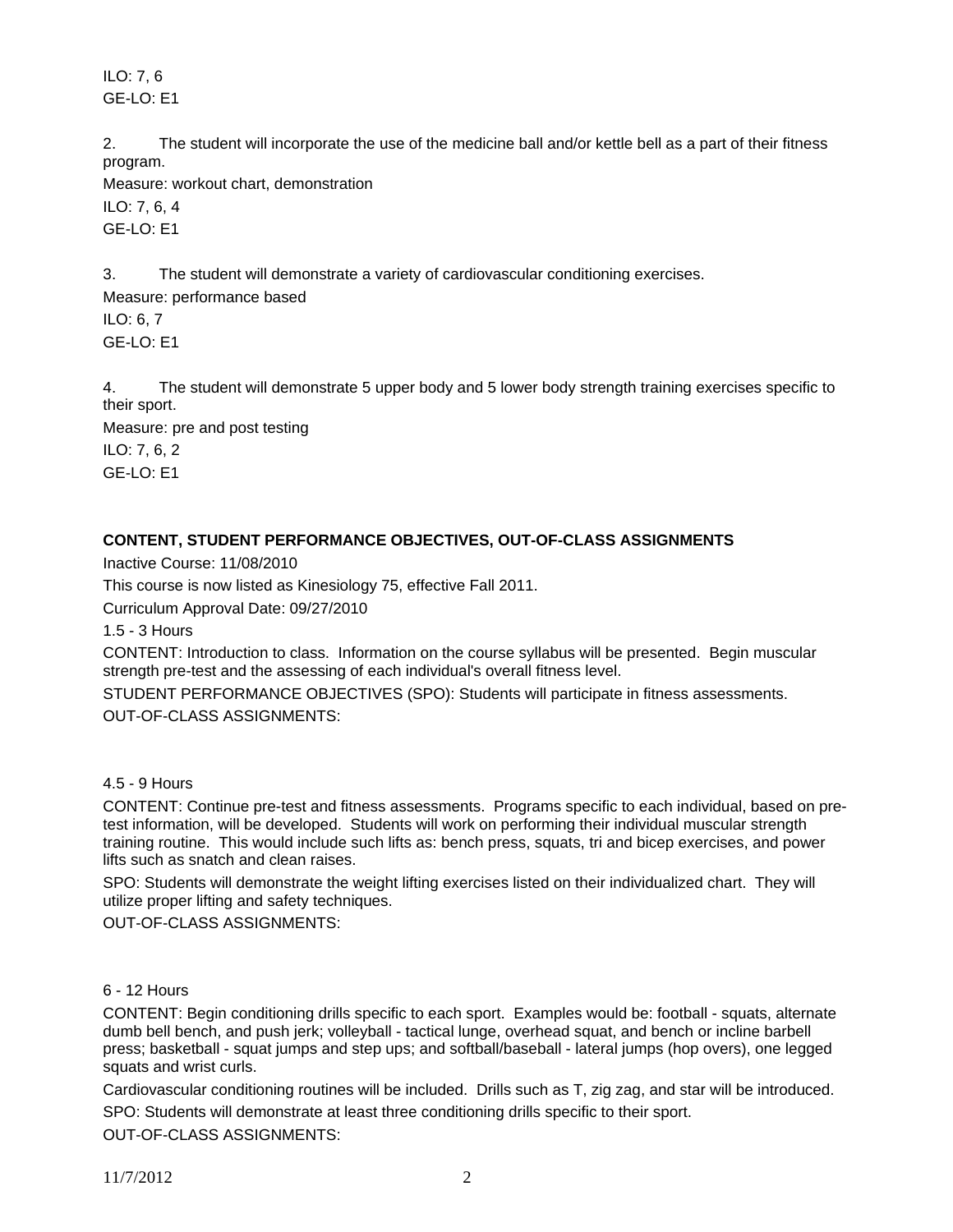## 3 - 6 Hours

CONTENT: Continue working on sport specifc muscular strength and cardiovascular exercises. Introduce lower body plyometric exercises such as: squat jumps, box jumps, quick hop over cone, and knee tucks. Incorporate some agility drills into workouts.

SPO: Students will demonstrate a variety of plyometric and agility exercises.

OUT-OF-CLASS ASSIGNMENTS:

#### 3 - 6 Hours

CONTENT: Students will continue to perform their individualized workout routine. Upper body plyometric exercises will be added. Examples would be: cross over the box, depth push-up, and "RAM" push-up. Continue to work on a variety of agility drills specific to the sport the student is competing in.

SPO: The students will perform at least two upper body and two lower body plyometric exercises. OUT-OF-CLASS ASSIGNMENTS:

### 3 - 6 Hours

CONTENT: Continue exercise program, including plyometrics. Incorporate the use of the medicine ball in the workout routine. This would include: seated and standing chest pass and soccer throw. Introduce the use of the kettle bell.

SPO: Students will participate in conditioning exercises utilizing the medicine ball and/or the kettle bell. OUT-OF-CLASS ASSIGNMENTS:

#### 3 - 6 Hours

CONTENT: Continue conditioning program. Increase intensity and/or duration of exercises.

SPO: Students will participate in class workouts. They will demonstrate the use of the medicine ball and/or kettle bell. Plyometric exercises will be utilized.

OUT-OF-CLASS ASSIGNMENTS:

1.5 - 3 Hours

CONTENT: Post-test for muscular strength. Evaluation of overall improvement.

SPO: Students will participate in post-testing.

OUT-OF-CLASS ASSIGNMENTS:

2 Hours

Final

NOTE: Students who repeat the class will be able to perform additional exercises designed to improve their muscular strength and cardiovascular fitness. They will also be able to increase the number of sets and/or repetitions for each exercise. Additional sport specific exercises will be introduced.

## **METHODS OF INSTRUCTION:**

Demonstration, guided practice

## **METHODS OF EVALUATION:**

CATEGORY 1 - The types of writing assignments required: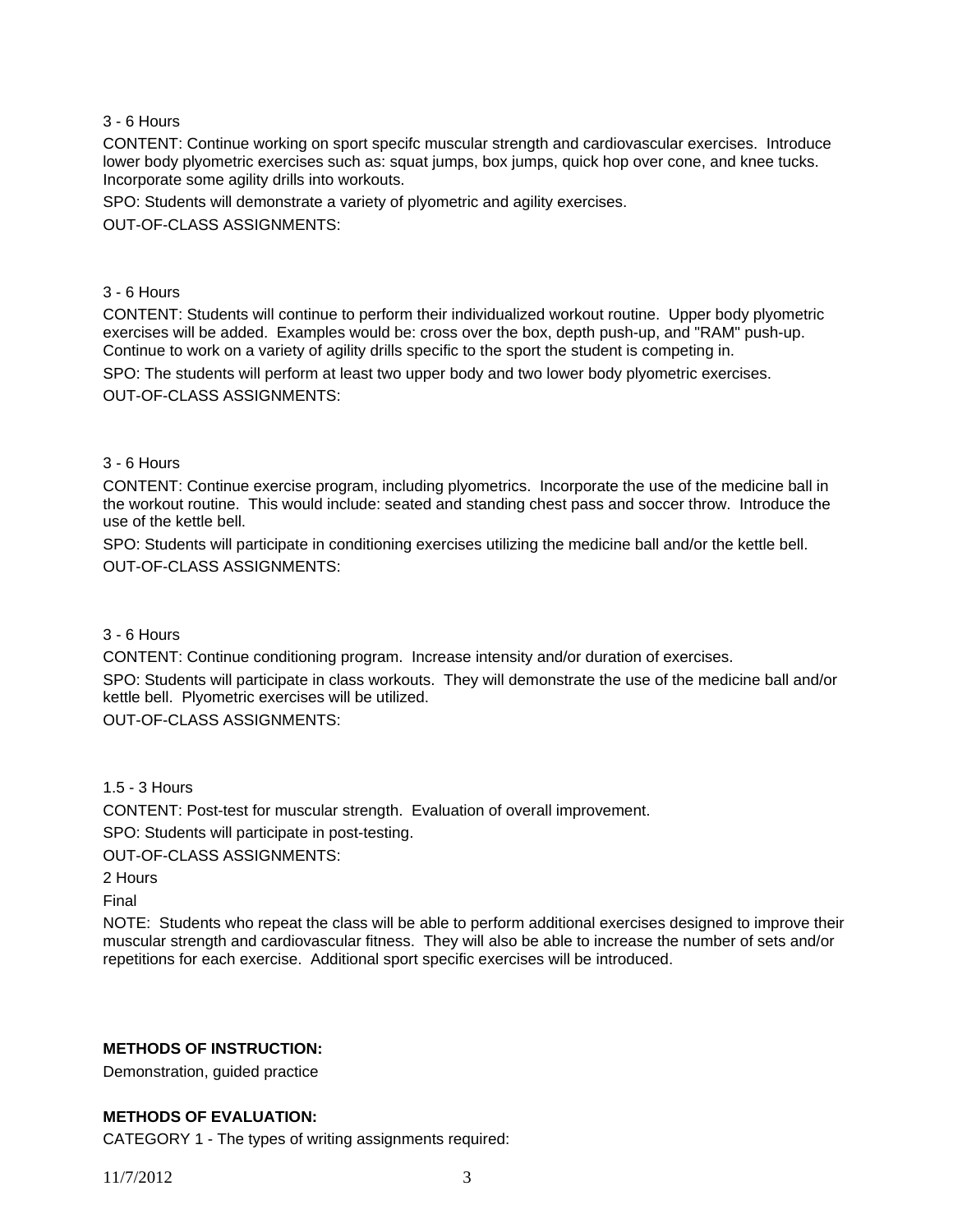Percent range of total grade: 0 % to %

If this is a degree applicable course, but substantial writing assignments are not appropriate, indicate reason:

Course primarily involves skill demonstration or problem solving

CATEGORY 2 -The problem-solving assignments required: Percent range of total grade: 0 % to %

CATEGORY 3 -The types of skill demonstrations required: Percent range of total grade: 30 % to 50 % Performance Exams

CATEGORY 4 - The types of objective examinations used in the course: Percent range of total grade: 0 % to %

CATEGORY 5 - Any other methods of evaluation: Percent range of total grade: 50 % to 70 %

Class participation required.

## **REPRESENTATIVE TEXTBOOKS:**

## **ARTICULATION and CERTIFICATE INFORMATION**

 Associate Degree: GAV E1, effective 200650 CSU GE: CSU E1, effective 200650 IGETC: CSU TRANSFER: Transferable CSU, effective 200650 UC TRANSFER: Transferable UC, effective 200650

## **SUPPLEMENTAL DATA:**

Basic Skills: N Classification: A Noncredit Category: Y Cooperative Education: Program Status: 1 Program Applicable Special Class Status: N CAN: CAN Sequence: CSU Crosswalk Course Department: PE CSU Crosswalk Course Number: 75